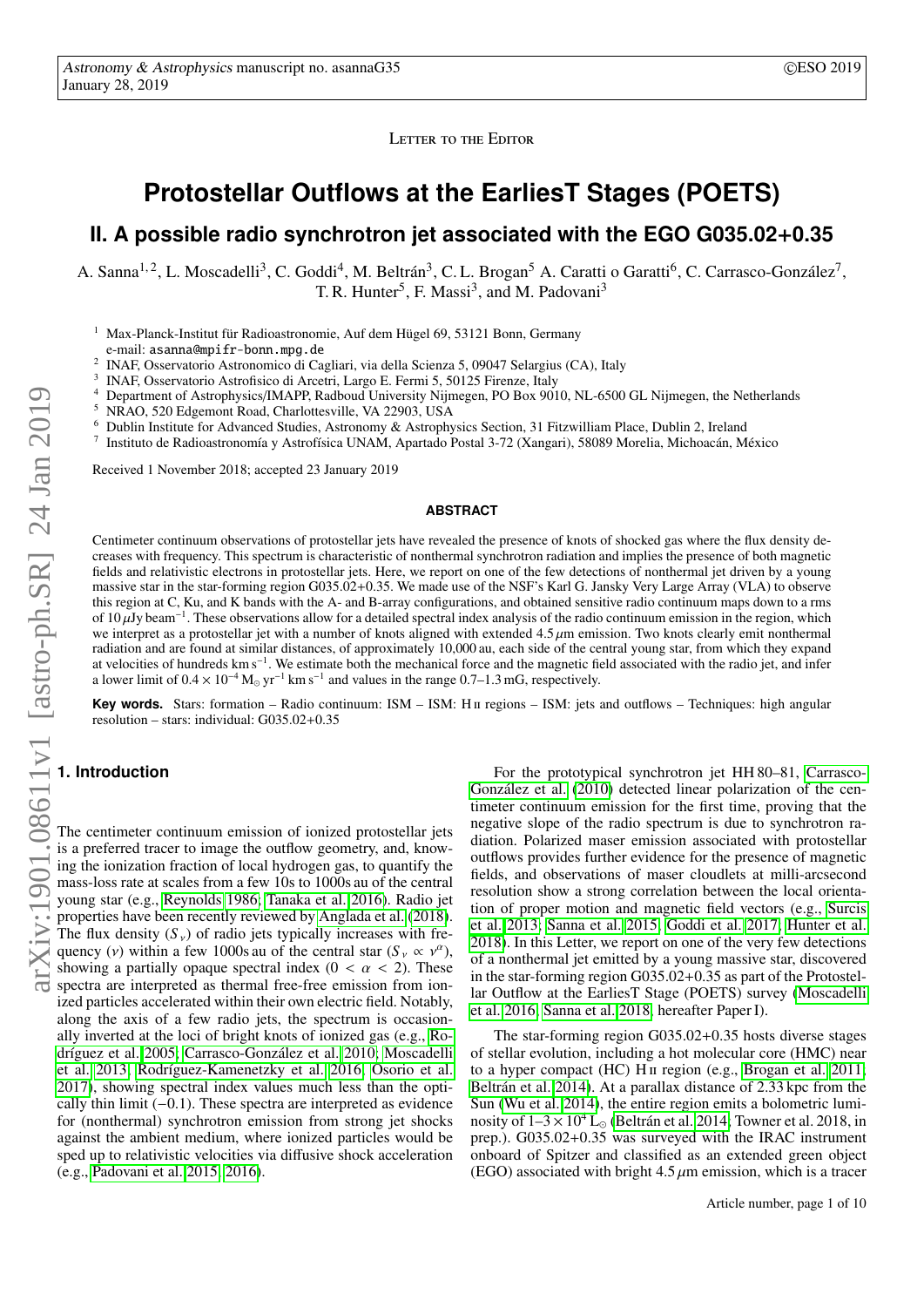A&A proofs: manuscript no. asannaG35



<span id="page-1-0"></span>Fig. 1. Extended radio jet emission driven by source CM2 in G035.02+0.35. Middle Panel: continuum map obtained with the A-configuration of the VLA at C-band (without constraints on *uv*-coverage). Contour levels, at multiple of the  $1\sigma$  rms, are indicated on top; levels higher than  $10\sigma$  are drawn in grey shades. The beam size is shown in the bottom left corner. A scale bar in units of au is drawn near the bottom axis. The field-of-view covers the radio continuum sources detected within 0.1 pc from CM2 (CM8 in Fig[.3\)](#page-8-0), whose centimeter spectral index (α) traces radio thermal jet emission (from Paper I). Labels are indicated in red near each source. Components CM3, CM4, and CM6 are aligned along a position angle of 25.5° ± 0.6° with respect to CM2 (dotted line), tracing the location of four jet's knots. Ticks are marked along the jet direction at steps of 6000 au from CM2. Side Panels: centimeter spectral energy distribution of radio components surrounding CM2. Each plot shows the logarithm of the integrated flux (in mJy) as a function of the logarithm of the observed frequency (in Hz) for four data points. Details for CM2 were presented in Paper I. Different frequency bands are labeled near the bottom axis together with the reference wavelength; grey shades mark the boundary of each band. The spectral index values  $\alpha$  and their uncertainties, derived from a linear fit of the four data points, are specified in the upper left corner of each panel. Assuming an electron temperature of  $10^4$  K, the spectral energy distribution of source CM1 is well reproduced by a model of homogeneous H<sub>II</sub> region with: Strömgren radius (R<sub>S</sub>) of 630 au, number of Lyman photons (N<sub>Ly</sub>) of 10<sup>45.85</sup> s<sup>-1</sup>, electron density (n<sub>e</sub>) of  $8.8 \times 10^4$  cm<sup>-3</sup>, and emission measure (EM) of  $4.8 \times 10^7$  pc cm<sup>-6</sup>. Article number, page 2 of 10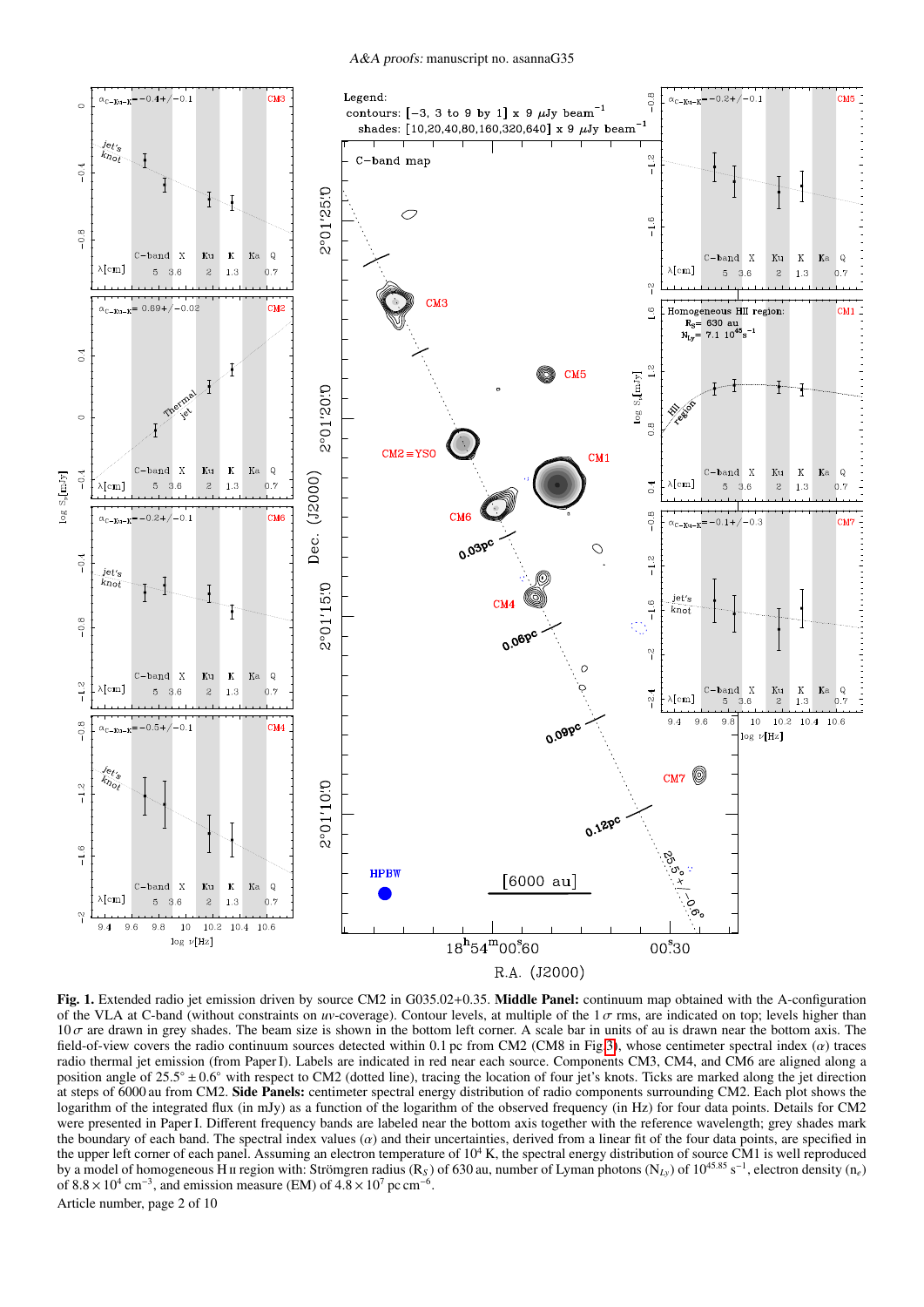of ambient gas shocked by early outflow activity [\(Cyganowski](#page-4-19) [et al. 2008,](#page-4-19) [2009;](#page-4-20) [Lee et al. 2013\)](#page-4-21). [Cyganowski et al.](#page-4-22) [\(2011\)](#page-4-22) made a census of the 8 GHz continuum sources at the center of the IR nebula with the B-configuration of the Very Large Array (VLA). They identified 5 compact radio sources above a threshold of  $100 \mu Jy$  beam<sup>-1</sup>. Here, we make use of the longest<br>VLA baselines at 6, 15, and 22 GHz (C, Ku, and K, bands, re-VLA baselines at 6, 15, and 22 GHz (C, Ku, and K bands, respectively) to image the continuum emission at a sensitivity of  $10 \mu$ Jy beam<sup>-1</sup>. Observation information was presented in Pa-<br>per Land is summarized in Table 1. We have performed a detailed per I and is summarized in Table [1.](#page-8-1) We have performed a detailed spectral index analysis for each radio continuum component and we have identified an extended radio jet with nonthermal knots. This radio jet is driven by the HMC source at the base of the IR nebula.

#### <span id="page-2-0"></span>**2. Results**

In Fig. [1,](#page-1-0) we present a radio continuum map at C band of  $G035.02+0.35$ , obtained at a resolution of 0''. Square a direct comparison with previous observations we adopt the same labelcomparison with previous observations, we adopt the same labeling of radio continuum components introduced by [Cyganowski](#page-4-22) [et al.](#page-4-22) [\(2011,](#page-4-22) from CM1 to CM5), and extend the source numbering to the new radio components detected in this paper (CM6, CM7, and CM8). We detect eight, distinct, radio continuum sources at multiple frequencies above a threshold of 27  $\mu$ Jy beam<sup>-1</sup> (3 $\sigma$ ); six of them are distributed within a radius of 0.1 pc from CM2. CM2 coincides in position with the brightof 0.1 pc from CM2. CM2 coincides in position with the brightest millimeter peak in the region, and the richest site of molecular line emission, named core A in [Beltrán et al.](#page-4-17) [\(2014,](#page-4-17) their Figs. 2 and 4). The spectral energy distribution of CM2 has a constant spectral index of 0.69 between 1 and 7 cm, which is consistent with thermal jet emission from a young star. Its radio luminosity, of approximately 5 mJy kpc<sup>2</sup> at 8 GHz, is indicative of an early B-type young star, according to the correlation between radio jet and bolometric luminosities (e.g., Fig. 6 of Paper I). The radio continuum emission from CM2 was previously presented in Paper I (see also Fig. 3 of [Cyganowski et al. 2011\)](#page-4-22). In the following, we comment on the radio continuum components detected near to CM2.

In Table [2,](#page-9-0) we list the integrated fluxes at C, Ku, and K bands for each radio continuum component. These fluxes were computed within a common  $uv$ -distance range of  $40-800 \text{ k} \lambda$ , as described in Paper I, and the C-band data were split in two subbands of 2 GHz each. In the side panels of Fig. [1,](#page-1-0) we analyze the spectral energy distribution of each radio component.

CM1 is the brightest radio continuum source in the region, and it is located to the west-southwest of CM2, at a projected distance of 2".55 (or 5944 au). Its spectral energy distribution is characteristic of a photoionized  $H_{\rm II}$  region which is hyper comcharacteristic of a photoionized H<sub>II</sub> region which is hyper compact, with an angular size (best fit) of  $0\frac{754}{5}$  corresponding to a Strömoren radius (R<sub>s</sub>) of 630 au. This size is consistent with the Strömgren radius (R*<sup>S</sup>* ) of 630 au. This size is consistent with the (deconvolved) size obtained directly by fitting the observed image. The four data points are consistent with a homogeneous H  $\scriptstyle\rm II$ region model with constant electron density and temperature, fixed to  $10^4$  K (see Fig. [1\)](#page-1-0). This model implies a number of Lyman photons ( $N_{Ly}$ ) of  $10^{45.85}$  s<sup>-1</sup>, and an electron density ( $n_e$ ) and emission measure (EM) of  $8.8 \times 10^4$  cm<sup>-3</sup> and  $4.8 \times 10^7$  pc cm<sup>-6</sup>, respectively. The number of Lyman photons corresponds to that emitted by a ZAMS star of spectral type between B1–B0.5 and bolometric luminosity of  $8-\overline{9} \times 10^3$  L<sub>o</sub> (e.g., [Thompson 1984\)](#page-4-23). These values are consistent with those reported by [Cyganowski](#page-4-22) [et al.](#page-4-22) [\(2011\)](#page-4-22) after scaling their distance (3.43 kpc) to the current value (2.33 kpc).



<span id="page-2-1"></span>Fig. 2. Comparison between the radio jet emission driven by source CM2 (yellow contours) and the  $4.5 \mu m$  nebula imaged by Spitzer in the region (green scale). The radio continuum map is the same drawn in Fig. [1,](#page-1-0) together with the jet direction and ticks (dotted white line). Contour levels are indicated to the bottom. The logarithmic (green) scale of the  $4.5 \mu$ m emission is drawn in the top wedge. The enhanced resolution (HPBW) of the Spitzer map is shown in the bottom left corner (Sect. [2](#page-2-0) for details).

The spectral index of components CM3 to CM7 was computed with the linear regression fit drawn in each panel of Fig. [1,](#page-1-0) where we also report the spectral index values with  $1\sigma$  uncertainty. Notably, CM3 and CM4 have negative spectral slopes steeper than the optically thin limit. Their spectra are consistent with nonthermal radiation within a confidence level of  $3\sigma$ . Instead, the spectral index of CM5, CM6, and CM7 is consistent with optically thin free-free radiation within  $1\sigma$ .

In particular, the peak positions of radio components CM2, CM3, CM4, and CM6 are well-aligned on the plane of the sky. The four points fit a straight line which is oriented at a position angle of  $25.5°$  with a small uncertainty of  $0.6°$  (dotted line in Fig. [1\)](#page-1-0). CM3 and CM4 are located each side of CM2 at a similar distance of 4''.00 (9320 au) and 4''.29 (9996 au), respectively;<br>CM6 is located closer to CM2 at a distance of 1''83 (4252 au) CM6 is located closer to CM2 at a distance of  $1\frac{983}{4252}$  (4252 au).<br>Unlike CM2, the radio continuum emission from CM3, CM4 Unlike CM2, the radio continuum emission from CM3, CM4, and CM6 does not coincide with compact dust emission (e.g., Fig. 2 of [Beltrán et al. 2014\)](#page-4-17). The linear distribution and the spectral index analysis support the following interpretation: *CM2, CM3, CM4, and CM6 trace the same ionized jet, with CM2 pinpointing the origin where the central powering source is surrounded by partially opaque plasma, while CM3 and CM4 arise from two shocks emitting synchrotron radiation located symmetrically with respect to CM2, and CM6 marks a shock emitting optically thin free-free radiation located closer to CM2.*

In Fig. [2,](#page-2-1) we provide further evidence supporting the interpretation of a single radio jet, by comparing the spatial distri-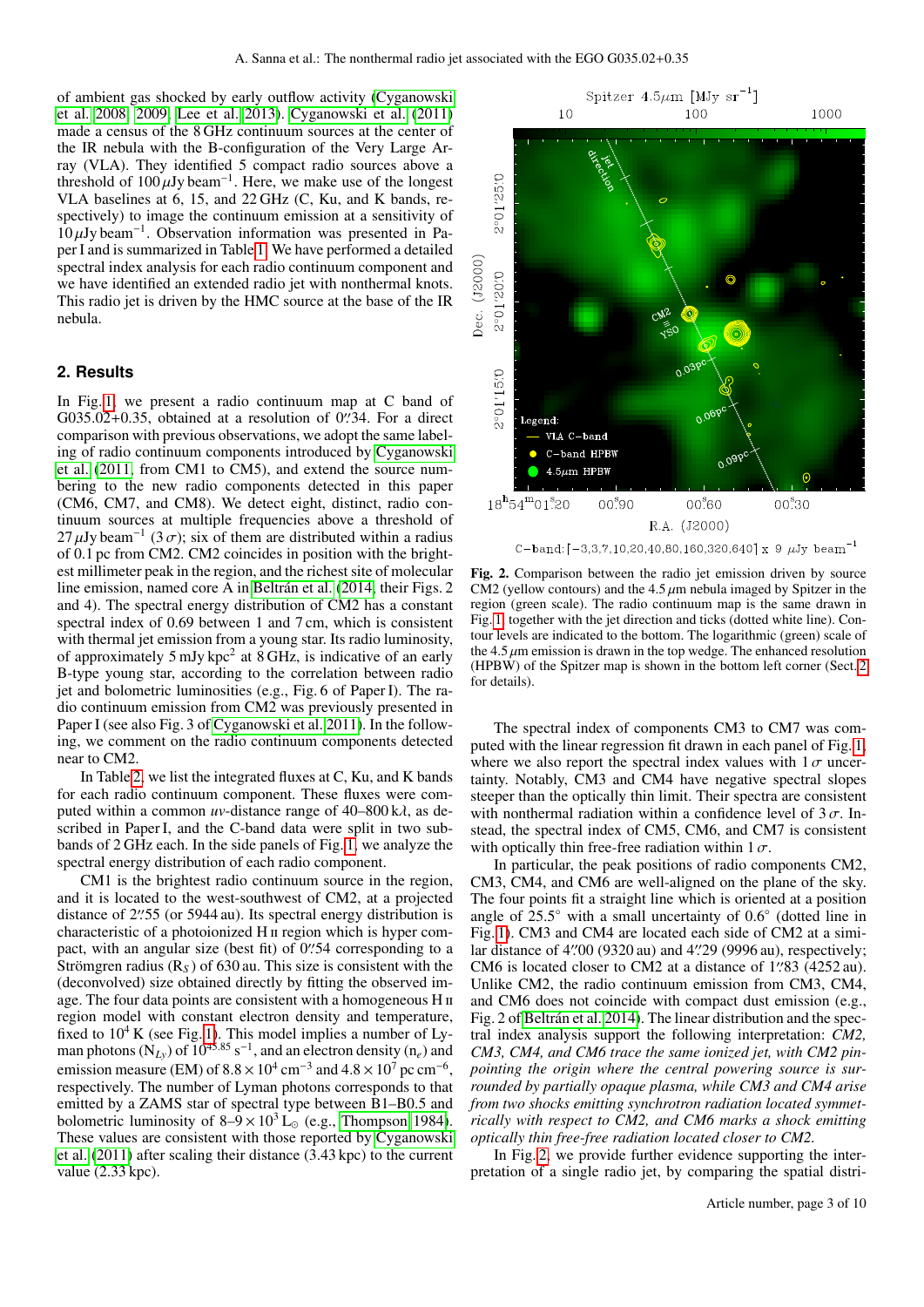<span id="page-3-0"></span>Table 3. Properties of the thermal radio jet at the position of CM2.

| Assumed parameters |       |         |             |       |        |       | Radio observables |                       |          |            |           | Jet energetics |                                            |                                            |
|--------------------|-------|---------|-------------|-------|--------|-------|-------------------|-----------------------|----------|------------|-----------|----------------|--------------------------------------------|--------------------------------------------|
|                    | $q_T$ | $q_{x}$ | $F(\alpha)$ | $X_0$ |        | $v_m$ | $\mathcal V$      | $S_{8GHz} \times d^2$ | $\alpha$ | ψ          |           | $V_{\rm jet}$  | $M_{\rm jet}$                              | $p_{\text{jet}}$                           |
|                    |       |         |             |       | (K)    | (GHz) | (GHz)             | $(mJy \times kpc^2)$  |          | $\sqrt{2}$ | (0)       | $(km s^{-1})$  | $(M_{\odot} yr^{-1})$                      | $(M_{\odot} yr^{-1} km s^{-1})$            |
|                    |       |         |             | 0.1   | $10^4$ | $>26$ | 8.0               | $1.01 \times 2.33^2$  | 0.6      | 6          | $60 - 90$ | 200<br>600     | $0.2 \cdot 10^{-6}$<br>$0.5 \cdot 10^{-5}$ | $0.4 \cdot 10^{-4}$<br>$3.2 \cdot 10^{-3}$ |

Notes. Columns 1 to 6 define the properties of the ionized gas following the formalism by [Reynolds](#page-4-0) [\(1986\)](#page-4-0). Those values imply a radio jet which approximates a conical flow ( $\epsilon = 1$ ), where gas has a constant ( $q_T = 0$ ) temperature of  $10^4$  K and it is uniformly ionized ( $q_x = 0$ ), with ionization fraction x<sub>0</sub>. Columns 7 to 13 list the radio observables that enter into the calculation. The last two columns report the derived jet mass loss and momentum rates.

bution of the radio continuum emission with the morphology of the 4.5  $\mu$ m emission (another typical outflow tracer). The 4.5  $\mu$ m map has been previously presented in [Beltrán et al.](#page-4-17) [\(2014,](#page-4-17) their Fig. 2), who processed the Spitzer/IRAC data making use of the high resolution deconvolution algorithm by [Velusamy et al.](#page-4-24) [\(2008\)](#page-4-24). The EGO has a bipolar structure centered on CM2 and oriented in the direction of the radio continuum sources CM3, CM4, and CM6, which, in turn, appear to bisect the EGO. Additional arguments in favor of the jet interpretation are discussed in Appendix [A,](#page-4-25) based on the proper motions of CM3 and CM4 with respect to CM2, and the elongated morphology of the continuum emission. In the following, we refer to the position angle of 25.5◦ as the jet axis.

We also detect two additional radio continuum sources farther from CM2 (in projection) along the axis of the jet, CM7 (Fig. [1\)](#page-1-0) and CM8 (Fig. [3\)](#page-8-0). CM7 is  $10\frac{29}{2}$  (0.116 pc) away from CM2 and only slightly offset at a position angle of 35° CM8 is CM2 and only slightly offset at a position angle of 35◦ . CM8 is 38''.86 (0.439 pc) away from CM2 to the northeast and elongated in the direction of the jet axis. They could mark farther knots of in the direction of the jet axis. They could mark farther knots of (optically thin) ionized gas caused by the jet passage.

The position of CM5, well away from the jet axis, argues that it traces a separate object. Its radio continuum flux, which is approximately constant between 1 and 7 cm, is consistent with a small, optically thin, H<sub>II</sub> region ( $R_s \le 100$  au). The ionized flux can be reproduced with a number of Lyman photons of about  $10^{43.45}$  s<sup>-1</sup> (e.g., Eq. 1 of [Cyganowski et al. 2011\)](#page-4-22), coming from a young star with a spectral type later than B2.5 and a bolometric luminosity of approximately  $1 \times 10^3$  L<sub>o</sub>.

#### <span id="page-3-1"></span>**3. Discussion**

In the following, we quantify the mass loss  $(M<sub>jet</sub>)$  and momentum  $(\dot{p}_{jet})$  rates of the radio jet, as well as estimate the magnetic field strength  $(B_{min})$  at the position of the synchrotron knots.

First, we apply Eq. (1) of [Sanna et al.](#page-4-26) [\(2016\)](#page-4-26) to estimate the mass ejected per unit time at the position of CM2, as a function of the flux density  $(S_y)$ , frequency  $(v)$ , and spectral index of the continuum emission  $(\alpha)$ , the turn-over frequency of the radio jet spectrum  $(v_m)$ , the semi-opening angle of the radio jet  $(\psi)$ , its inclination with respect to the line of sight (*i*), and the expanding velocity of the ionized gas  $(V_{\text{jet}})$ . We assume that the radio jet can be approximated by a conical flow, where gas is isothermal at a constant temperature of  $10^4$  K, and it is uniformly and fully ionized  $(x_0 = 1)$ . In Table [3,](#page-3-0) we list the values used in the calculation.

Values of spectral index and integrated flux density for CM2 at 8.0 GHz are obtained from Table 3 of Paper I. The spectral index is approximated to 0.6 within the uncertainty of its measurement, and it is consistent with the assumption of conical flow

(e.g., Eq. 5 of [Anglada et al. 2018\)](#page-4-2). A lower limit to the turn-over frequency is set by the higher frequency of the K-band observations (26 GHz), although the mass loss rate does not depend on the turn-over frequency for  $\alpha = 0.6$ . We have estimated the jet opening angle  $(2 \times \psi)$  drawing the tangents to the  $3\sigma$  contours of CM3 from the peak position of CM2. These tangents are approximately symmetric with respect to the jet axis and define an aperture of 12◦ . The extended bipolar geometries of the radio continuum emission and IR nebula suggest that the jet axis is nearly perpendicular to the line of sight, although a direct measurement is not available. We assume an inclination (*i*) in the range 60◦–90◦ which changes the mass loss rate by less than a few percent. We further consider a lower limit to the jet velocity of 200 km s<sup>−</sup><sup>1</sup> , based on the proper motion analysis in Appendix [A](#page-4-25) which provides an estimate of the shock velocities.

These values imply a jet mechanical force  $(\dot{p}_{jet})$  at its origin of  $0.4 \times 10^{-4}$  M<sub>o</sub> yr<sup>-1</sup> km s<sup>-1</sup>. However, in the calculation we have followed a conservative approach assuming that the we have followed a conservative approach, assuming that the jet is hundred percent ionized; this assumption implies a lower limit of the mass loss (and momentum) rate which is inversely proportional to the ionization fraction. On the contrary, previous statistically studies of radio jets assumed a low ionization fraction in the range 10–20% (e.g., [Purser et al. 2016;](#page-4-27) [Anglada et al. 2018\)](#page-4-2), which is supported by NIR observations (e.g., [Fedriani et al. 2018\)](#page-4-28). Moreover, in the case of a massive young star undergoing an accretion burst (S255 NIRS3), [Cesa](#page-4-29)[roni et al.](#page-4-29) [\(2018\)](#page-4-29) showed that the radio thermal jet emission is produced by a low ionization degree (∼ 10%). For this reason, in Table [3](#page-3-0) we also estimate the radio jet properties assuming that its gas is mostly neutral, and it is moving at high velocities of 600 km s<sup>−</sup><sup>1</sup> . [Rodríguez-Kamenetzky et al.](#page-4-6) [\(2016\)](#page-4-6) showed that jet velocities of the order of  $500-600 \text{ km s}^{-1}$  might be needed to efficiently promote particles acceleration (and synchrotron emission) in the shocks against the ambient medium. Under this conditions, we estimate an upper limit to the jet mechanical force of  $3.2 \times 10^{-3}$  M<sub>o</sub> yr<sup>-1</sup> km s<sup>-1</sup>. This value is consistent with the relationship between mechanical force and radio luminosity of relationship between mechanical force and radio luminosity of jets reported in Fig. 9 of [Anglada et al.](#page-4-2) [\(2018\)](#page-4-2), where a low ionization fraction was assumed.

Second, we estimate the minimum-energy magnetic field strength,  $B_{\text{min}}$ , which minimizes together the kinetic energy of the relativistic particles and the energy stored in the magnetic field. For a direct comparison of  $B_{min}$  in another radio synchrotron jet, we follow the same calculations of [Carrasco-](#page-4-4)[González et al.](#page-4-4) [\(2010\)](#page-4-4). We make use of the classical minimumenergy formula, valid in Gaussian CGS units:  $B_{min} = [4.5c_{12}(1 +$  $k$ )L<sub>R</sub>]<sup>2/7</sup>(R<sup>3</sup> $\phi$ )<sup>-2/7</sup>, where *L<sub>R</sub>* is the synchrotron luminosity mea-<br>sured in a spherical source of radius R. The filling factor  $\phi$ sured in a spherical source of radius R. The filling factor,  $\phi$ , accounts for a smaller region of synchrotron radiation with re-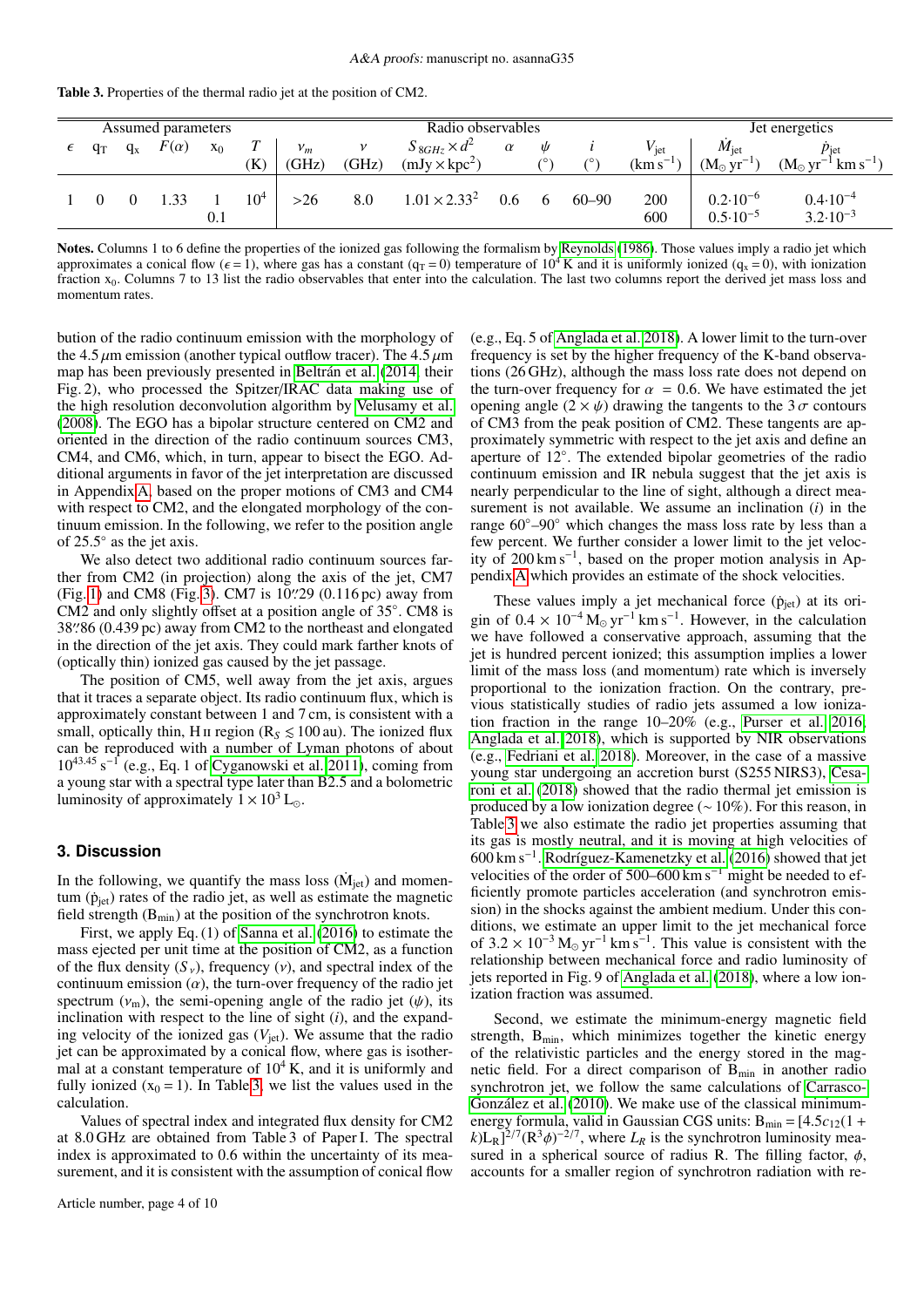<span id="page-4-32"></span>Table 4. Minimum-energy magnetic field strength in the radio jet.

|     | $c_{12}$<br>$(10^7)$ |      | $L_R$<br>$(10^{27} \text{ erg s}^{-1})$ $(10^{15} \text{ cm})$ |     | Ф   | $B_{\rm min}$<br>(mG) |
|-----|----------------------|------|----------------------------------------------------------------|-----|-----|-----------------------|
| CM4 | CM3 1.395            | - 40 | 13.6                                                           | 6.2 | 0.5 | 1.3                   |
|     | 1.398                | 40   | 12                                                             | 5.4 | 0.5 | 0.7                   |

Notes. Column 1 specifies the radio continuum components used to estimate the magnetic field. Values of  $c_{12}$  in column 2 were calculated from Eqs.  $(3)$ ,  $(16)$ , and  $(17)$  of [Govoni & Feretti](#page-4-30)  $(2004)$ ; the coefficient, k, in column 3 was obtained from Table 1 of [Beck & Krause](#page-4-31) [\(2005\)](#page-4-31). Column 4 gives the synchrotron luminosity integrated between the limits of the C band. Column 5 gives the approximate spherical radius of each component, obtained from the geometrical average of their deconvolved Gaussian size. Following [Carrasco-González et al.](#page-4-4) [\(2010\)](#page-4-4), we assume a filling factor of 0.5 (column 6). Column 7 gives the minimum-energy magnetic field strength estimated from the formula in Sect. [3.](#page-3-1)

spect to the source size. The two coefficients,  $c_{12}$  and  $k$ , depend on the integrated radio spectrum and on the energy ratio among relativistic particles in the region, respectively (e.g., [Govoni &](#page-4-30) [Feretti 2004;](#page-4-30) [Beck & Krause 2005\)](#page-4-31).

In Table [4,](#page-4-32) we list the values used to calculate  $B_{\text{min}}$ . We estimate the magnetic field strength for sources CM3 and CM4 separately, and obtain values of 1.3 mG and 0.7 mG, respectively. On the one hand, these values are a factor 6–3 times higher than the magnetic field strength (0.2 mG) estimated by [Carrasco-](#page-4-4)[González et al.](#page-4-4) [\(2010\)](#page-4-4) in the radio jet HH 80–81. These differences might be consistent with the uncertainty of the prior assumptions, such as  $\phi$  and  $k$ . On the other hand, since the synchrotron knots in HH 80–81 are located 10 times further away from their exciting protostar than CM3 and CM4 are from CM2, the magnetic field strength might reasonably be lower for that case (e.g., [Seifried et al. 2012\)](#page-4-33). Interestingly, in the synchrotron component of the jet driven by NGC6334I–MM1B, OH maser emission provides an independent Zeeman measurement of the magnetic field strength locally (0.5–3.7 mG), which is consistent with the values estimated above [\(Brogan et al. 2016,](#page-4-34) [2018;](#page-4-35) [Hunter et al. 2018\)](#page-4-13). We further note that the  $6.7$  GHz CH<sub>3</sub>OH masers detected at the position of CM2 show linearly polarized emission, and this emission supports a magnetic field orientation aligned with the direction of the jet axis [\(Surcis et al. 2015,](#page-4-36) their Fig. 5).

Although more data are required to fully confirm the proposed interpretation in terms of a single jet with synchrotron knots, overall these findings suggest that G035.02+0.35 can provide a preferred laboratory for studying the role of magnetic fields in the acceleration and collimation of protostellar jets (e.g., [Kölligan & Kuiper 2018\)](#page-4-37).

*Acknowledgements.* We gratefully acknowledge the thoughtful comments from an anonymous referee who helped improving the paper. The National Radio Astronomy Observatory is a facility of the National Science Foundation operated under cooperative agreement by Associated Universities, Inc. M.P. acknowledges funding from the European Unions Horizon 2020 research and innovation programme under the Marie Skłodowska-Curie grant agreement No 664931. A.C.G. received funding from the European Research Council (ERC) under the European Union's Horizon 2020 research and innovation programme (grant agreement No. 743029)

#### **References**

<span id="page-4-31"></span><span id="page-4-17"></span><span id="page-4-2"></span>Anglada, G., Rodríguez, L. F., & Carrasco-González, C. 2018, A&A Rev., 26, 3 Beck, R. & Krause, M. 2005, Astronomische Nachrichten, 326, 414 Beltrán, M. T., Sánchez-Monge, Á., Cesaroni, R., et al. 2014, A&A, 571, A52

<span id="page-4-34"></span>Brogan, C. L., Hunter, T. R., Cyganowski, C. J., et al. 2016, ApJ, 832, 187

- <span id="page-4-35"></span>Brogan, C. L., Hunter, T. R., Cyganowski, C. J., et al. 2018, ApJ, 866, 87
- <span id="page-4-16"></span>Brogan, C. L., Hunter, T. R., Cyganowski, C. J., et al. 2011, ApJ, 739, L16
- <span id="page-4-4"></span>Carrasco-González, C., Rodríguez, L. F., Anglada, G., et al. 2010, Science, 330, 1209
- <span id="page-4-29"></span>Cesaroni, R., Moscadelli, L., Neri, R., et al. 2018, A&A, 612, A103
- <span id="page-4-20"></span>Cyganowski, C. J., Brogan, C. L., Hunter, T. R., & Churchwell, E. 2009, ApJ, 702, 1615
- <span id="page-4-22"></span>Cyganowski, C. J., Brogan, C. L., Hunter, T. R., & Churchwell, E. 2011, ApJ, 743, 56
- <span id="page-4-19"></span>Cyganowski, C. J., Whitney, B. A., Holden, E., et al. 2008, AJ, 136, 2391
- <span id="page-4-28"></span>Fedriani, R., Caratti o Garatti, A., Coffey, D., et al. 2018, A&A, 616, A126
- <span id="page-4-12"></span>Goddi, C., Surcis, G., Moscadelli, L., et al. 2017, A&A, 597, A43
- <span id="page-4-30"></span>Govoni, F. & Feretti, L. 2004, International Journal of Modern Physics D, 13, 1549
- <span id="page-4-13"></span>Hunter, T. R., Brogan, C. L., MacLeod, G. C., et al. 2018, ApJ, 854, 170
- <span id="page-4-37"></span>Kölligan, A. & Kuiper, R. 2018, A&A, 620, A182
- <span id="page-4-21"></span>Lee, H.-T., Liao, W.-T., Froebrich, D., et al. 2013, ApJS, 208, 23
- <span id="page-4-5"></span>Moscadelli, L., Cesaroni, R., Sánchez-Monge, Á., et al. 2013, A&A, 558, A145
- <span id="page-4-14"></span>Moscadelli, L., Sánchez-Monge, Á., Goddi, C., et al. 2016, A&A, 585, A71
- <span id="page-4-7"></span>Osorio, M., Díaz-Rodríguez, A. K., Anglada, G., et al. 2017, ApJ, 840, 36
- <span id="page-4-8"></span>Padovani, M., Hennebelle, P., Marcowith, A., & Ferrière, K. 2015, A&A, 582, L13
- <span id="page-4-9"></span>Padovani, M., Marcowith, A., Hennebelle, P., & Ferrière, K. 2016, A&A, 590, A8
- <span id="page-4-38"></span><span id="page-4-27"></span>Purser, S. J. D., Lumsden, S. L., Hoare, M. G., et al. 2016, MNRAS, 460, 1039 Reid, M. J., Schneps, M. H., Moran, J. M., et al. 1988, ApJ, 330, 809
- <span id="page-4-0"></span>Reynolds, S. P. 1986, ApJ, 304, 713
- <span id="page-4-6"></span><span id="page-4-3"></span>Rodríguez, L. F., Garay, G., Brooks, K. J., & Mardones, D. 2005, ApJ, 626, 953 Rodríguez-Kamenetzky, A., Carrasco-González, C., Araudo, A., et al. 2016, ApJ, 818, 27
- <span id="page-4-26"></span>Sanna, A., Moscadelli, L., Cesaroni, R., et al. 2016, A&A, 596, L2
- <span id="page-4-15"></span>Sanna, A., Moscadelli, L., Goddi, C., Krishnan, V., & Massi, F. 2018, A&A, 619,
- A107 (Paper I)
- <span id="page-4-11"></span>Sanna, A., Surcis, G., Moscadelli, L., et al. 2015, A&A, 583, L3
- <span id="page-4-33"></span>Seifried, D., Pudritz, R. E., Banerjee, R., Duffin, D., & Klessen, R. S. 2012, MNRAS, 422, 347
- <span id="page-4-36"></span>Surcis, G., Vlemmings, W. H. T., van Langevelde, H. J., et al. 2015, A&A, 578, A102
- <span id="page-4-10"></span>Surcis, G., Vlemmings, W. H. T., van Langevelde, H. J., Hutawarakorn Kramer, B., & Quiroga-Nuñez, L. H. 2013, A&A, 556, A73
- <span id="page-4-1"></span>Tanaka, K. E. I., Tan, J. C., & Zhang, Y. 2016, ApJ, 818, 52
- <span id="page-4-23"></span>Thompson, R. I. 1984, ApJ, 283, 165
- <span id="page-4-24"></span>Velusamy, T., Marsh, K. A., Beichman, C. A., Backus, C. R., & Thompson, T. J. 2008, AJ, 136, 197
- <span id="page-4-18"></span>Wu, Y. W., Sato, M., Reid, M. J., et al. 2014, A&A, 566, A17

### <span id="page-4-25"></span>**Appendix A: Proper motions and elongation of the radio jet**

In this section, we compare our C-band observations with the Xband observations reported by [Cyganowski et al.](#page-4-22) [\(2011\)](#page-4-22), with the aim to reveal the proper motion of the radio jet and provide further proof that CM2, CM3, CM4, and CM6 belong to the same radio jet.

[Cyganowski et al.](#page-4-22) [\(2011\)](#page-4-22) observed G035.02+0.35 with the B configuration of the VLA at X-band (3.6 cm) on 2009 May 7– 14, five years before our C-band observations. In their Table 2, they reported the centroid positions of CM1, CM2, CM3, and CM4 at that epoch, obtained from a two-dimensional Gaussian fit (CM5 was not fitted because only marginally detected). The X-band map had a beam size of 1''.05  $\times$ 0''.96, oriented at position<br>angle of 8.9° and a rms of 0.03 mJy beam<sup>-1</sup> angle of  $8.9^\circ$ , and a rms of 0.03 mJy beam<sup>-1</sup><br>To compare the C- and X-band obser .

To compare the C- and X-band observations directly, we have used the task *clean* of CASA and imaged the C-band dataset excluding *uv*-distances greater than 300 kλ, to approximate the *uv*-coverage of the X-band dataset. We have also applied a natural weighting and set a restoring beam size equal to that of the X-band map. The resulting C-band map (Fig. [A.1\)](#page-5-0) well resembles that at X-band presented in Fig. 1 of [Cyganowski et al.](#page-4-22) [\(2011\)](#page-4-22), where the continuum component CM6 is blended with CM1 and CM2. Notably, with respect to Fig. [1,](#page-1-0) the continuum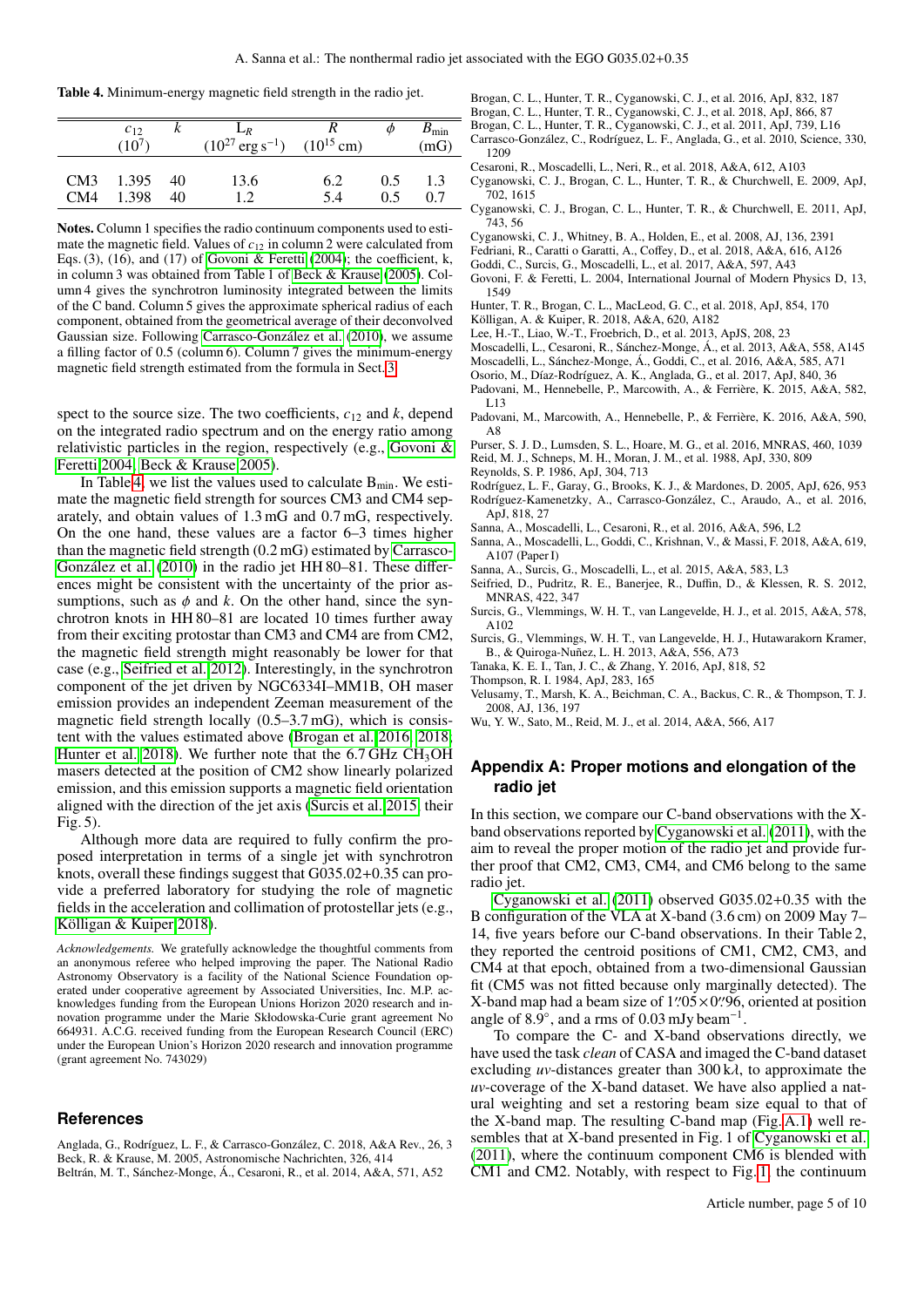

C-band: [7,10,20,40,80,160,320,640] x 10  $\mu$ Jy beam<sup>-1</sup>

<span id="page-5-0"></span>Fig. A.1. Proper motion analysis of the radio continuum sources in G035.02+0.35. Left Panel: 2014 C-band map (contours) processed under similar conditions of *uv*-coverage and restoring beam size as the 2009 X-band map of [Cyganowski et al.](#page-4-22) [\(2011\)](#page-4-22), for comparison. Contour levels are indicated to the bottom at multiples of the  $1\sigma$  rms; the beam size is shown in the bottom left corner. Radio continuum labels, jet axis, and ticks are the same as in the Fig. [1.](#page-1-0) Red and blue crosses mark the centroid positions of CM1, CM2, CM3, and CM4 in May 2014 and 2009, respectively, as obtained from a two-dimensional Gaussian fit of the C- and X-band maps (X-band positions from Table 2 of [Cyganowski et al. 2011\)](#page-4-22). Individual centroids have been registered by aligning the positions of CM2 in 2014 and 2009. Right Panels: zoom-in near to the centroids of CM3 (top), CM1(middle), and CM4 (bottom). The extent of each map is the same; angular offsets (in arcsec) are referred to the phase center. The size of each cross quantifies the uncertainty in the centroid position (see Sect. [A\)](#page-4-25). For CM1, CM3, and CM4, we indicate the magnitude of the proper motions (and uncertainty) inferred from the displacement of their centroids between the two epochs. The dotted line and the gray shadow mark the jet axis and its  $3\sigma$  uncertainty ( $\pm 1.8^{\circ}$ ), respectively.

emission in Fig. [A.1](#page-5-0) shows a higher degree of elongation in the direction of the jet axis, meaning that we have retrieved extended jet emission resolved out with the longest baselines (i.e., greater *uv*-distances). In particular, the deconvolved (Gaussian) size of sources CM2 ( $\leq 0$ ''.  $5 \times 0$ ''. 2 at a position angle of  $17^\circ \pm 10^\circ$ ) and  $\leq 0$ ''.  $6 \times 0$ ''. 1 at a position angle of  $21^\circ \pm 5^\circ$ ) proves a strong CM3 ( $\leq$  0".6×0". Let a position angle of 21°  $\pm$  5°) proves a strong elongation of the radio continuum emission (a factor  $\geq$  2.5) and elongation of the radio continuum emission (a factor  $\geq$  2.5) and that this elongation is consistent with the estimated direction of the jet, within the uncertainties.

In Fig. [A.1,](#page-5-0) we compare the position of the continuum sources on May 2014 (red crosses) and May 2009 (blue crosses). Similar to [Cyganowski et al.](#page-4-22) [\(2011\)](#page-4-22), we have fitted sources CM1, CM2, CM3, and CM4 with a two-dimensional Gaussian distribution in order to determine their centroid positions (Table [A.1\)](#page-7-0). We have then compared the relative position of these centroids between the two epochs by aligning the positions of CM2, which corresponds to the origin of the radio jet.

In the right panels of Fig. [A.1,](#page-5-0) we enlarge the regions around CM1, CM3, and CM4 for a detailed analysis of the centroid positions. The size of the red and blue crosses quantifies the posi-

Article number, page 6 of 10

tional uncertainty of the Gaussian fits; this uncertainty is calculated from the following formula:  $(FWHM/2) \times (\sigma/I)$ , where *I* and  $\sigma$  are the peak intensity and the rms noise, respectively (e.g., [Reid et al. 1988\)](#page-4-38). The FWHM is conservatively taken equal to the common beam size of the C- and X-band maps. These plots show that CM3 and CM4 are moving away from the position of CM2 and are consistent with the jet axis (dotted line) within a confidence level of about  $2\sigma$ . The gray shadow marks the  $3\sigma$ uncertainty of the jet axis. This result gains more strength when compared to the position of CM1, which has not changed in time significantly, and further supports the intepretation that CM3 and CM4 belong to the same radio jet which originates at the position of CM2.

In the right panels of Fig. [A.1,](#page-5-0) we also report the magnitude of the proper motions for CM1, CM3 and CM4 with respect to CM2, estimated from the displacement of their centroids (column 9 of Table [A.1\)](#page-7-0). For CM3, we calculate a velocity of  $120 \text{ km s}^{-1}$  with an uncertainty of  $90 \text{ km s}^{-1}$ . For CM4, we calculate a velocity of 220 km s<sup>−</sup><sup>1</sup> with an uncertainty of 200 km s<sup>-1</sup>. These values are consistent with the proper motions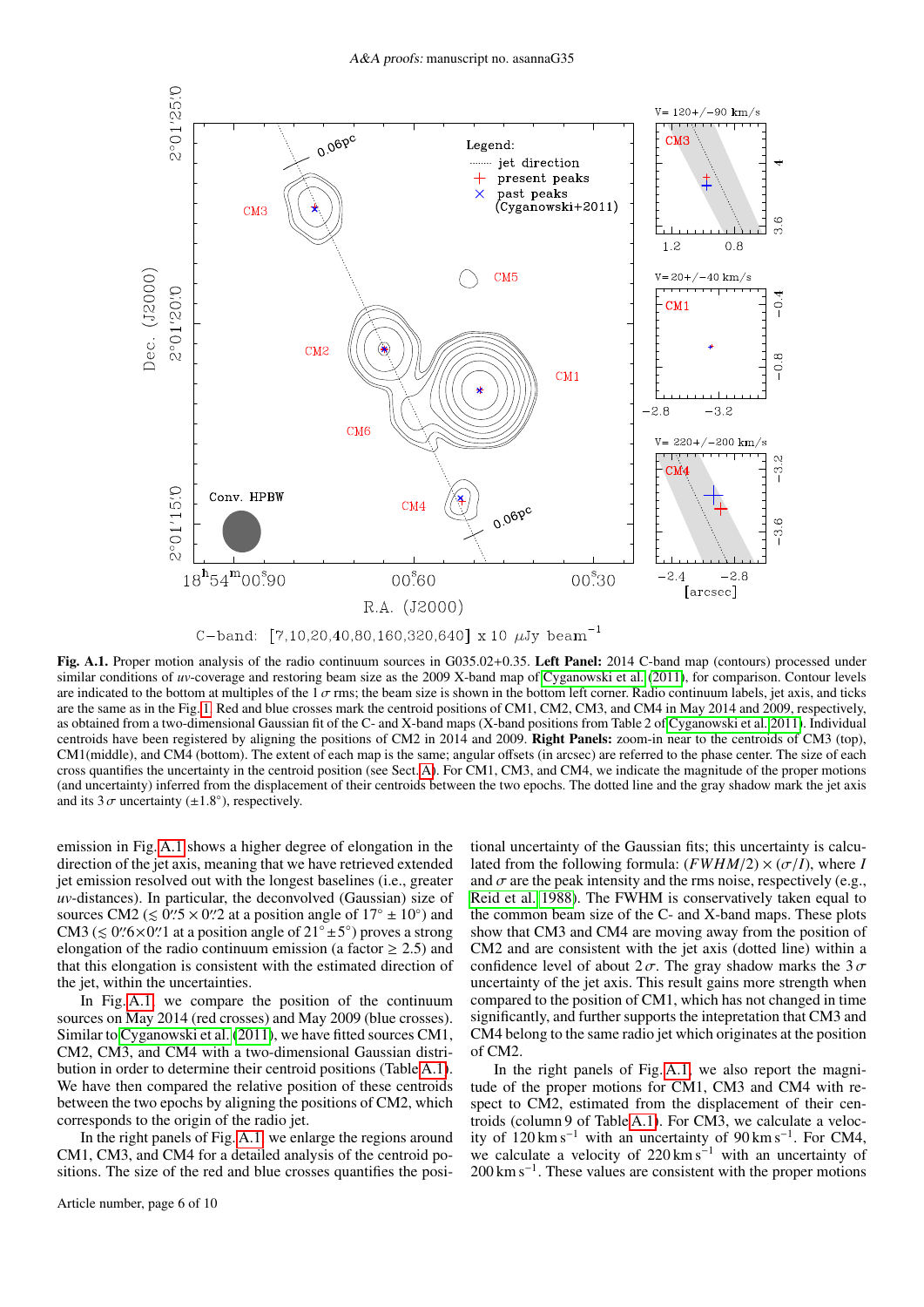of nonthermal knots measured in other sources (e.g., [Rodríguez-](#page-4-6)[Kamenetzky et al. 2016\)](#page-4-6), providing an estimate of the shock velocities and a lower limit on the underlying jet velocity.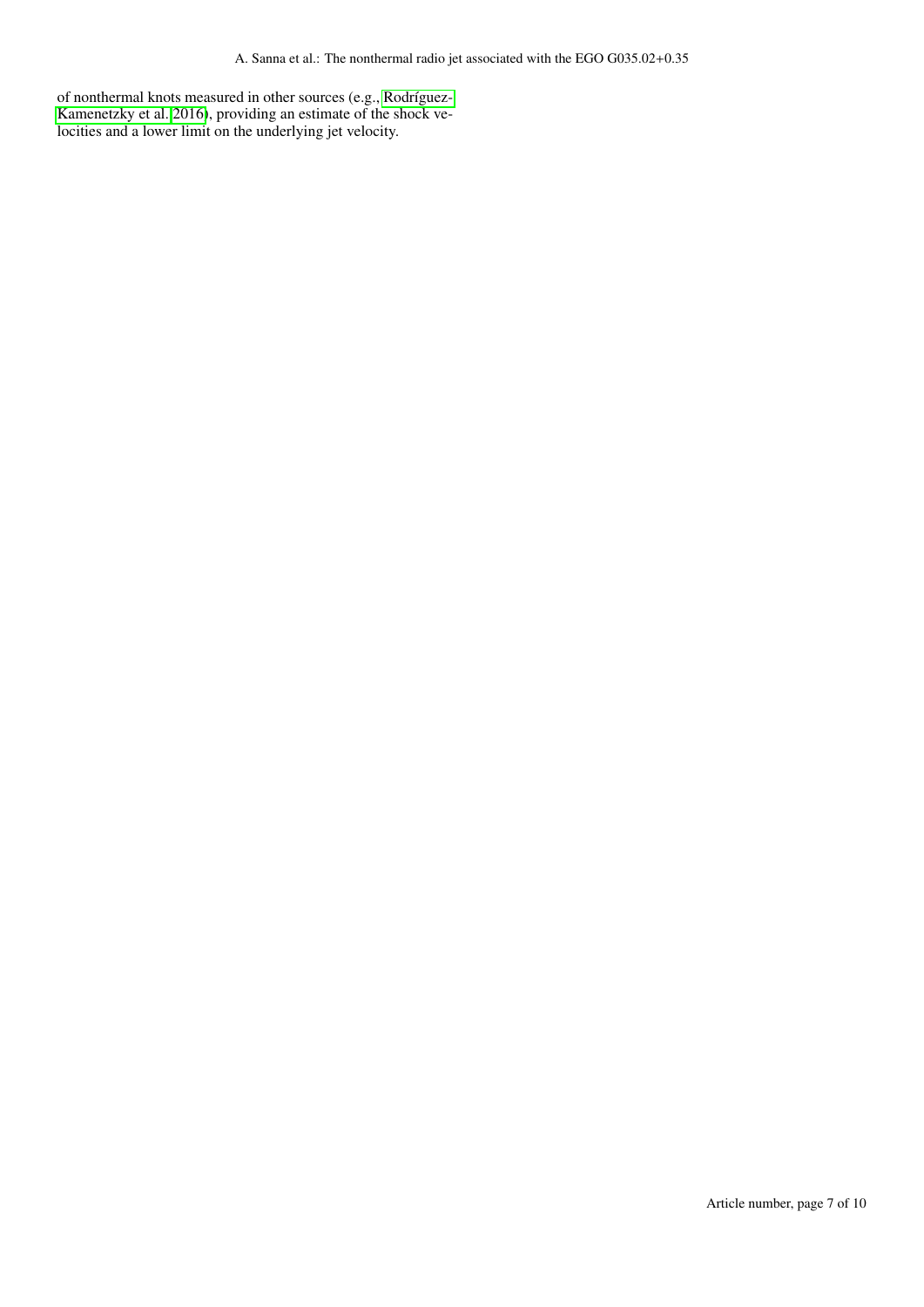<span id="page-7-0"></span>

| <b>Table A.1.</b> Proper motion study of CM1, CM3, and CM4 with respect to CM2. |  |  |  |
|---------------------------------------------------------------------------------|--|--|--|
|---------------------------------------------------------------------------------|--|--|--|

| Component       | Epoch           | R.A. (J2000)    | $\Delta x$          | Dec. (J2000) | $\Delta y$            | $\overline{V_x}$      |                 | VI            | P.A.              |
|-----------------|-----------------|-----------------|---------------------|--------------|-----------------------|-----------------------|-----------------|---------------|-------------------|
|                 |                 | $(h \, m \, s)$ | $(^{\prime\prime})$ | (0111)       | $\ell^{\prime\prime}$ | ${\rm (mas~yr^{-1})}$ | $(mas yr^{-1})$ | $(km s^{-1})$ | (°)               |
|                 |                 |                 |                     |              |                       |                       |                 |               |                   |
| CM <sub>1</sub> | <b>May 2009</b> | 18:54:00.49098  | 0.001               | 02.01:18.292 | 0.001                 | $\cdots$              | $\cdots$        | $\cdots$      | $\cdots$          |
|                 | May 2014        | 18:54:00.48936  | 0.001               | 02.01:18.332 | 0.001                 | $-2 \pm 2$            | $\pm 2$         | $20 \pm 40$   | $-63^{+41}_{-18}$ |
| CM2             | May 2009        | 18:54:00.6498   | 0.010               | 02.01:19.32  | 0.010                 | $\cdots$              | $\cdots$        | $\cdots$      | $\cdots$          |
|                 | May 2014        | 18:54:00.6489   | 0.006               | 02.01:19.354 | 0.006                 | $\overline{0}$        | $\theta$        | $\theta$      | $\cdots$          |
| CM3             | May 2009        | 18:54:00.766    | 0.030               | 02.01:22.82  | 0.030                 | $\cdots$              | $\cdots$        | $\cdots$      | $\cdots$          |
|                 | May 2014        | 18:54:00.765    | 0.010               | 02.01:22.91  | 0.010                 | $-1 \pm 6$            | $11 \pm 6$      | $120 \pm 90$  | $-5^{+29}_{-27}$  |
| CM4             | May 2009        | 18:54:00.523    | 0.060               | 02.01:15.60  | 0.060                 | $\cdots$              | $\cdots$        | $\cdots$      | $\cdots$          |
|                 | May 2014        | 18:54:00.519    | 0.020               | 02.01:15.55  | 0.020                 | $-10 \pm 12$          | $-17 \pm 12$    | $220 \pm 200$ | $210^{+25}_{-43}$ |

Notes. Column 1 lists the centimeter continuum components used for the proper motion calculation. Column 2 specifies the observational epochs. Columns 3 and 5 give the centroid position obtained from a two-dimensional Gaussian fit, and columns 4 and 6 give the positional uncertainties of the Gaussian fits as specified in Appendix [A.](#page-4-25) Positions at the first epoch are obtained from Table 2 of [Cyganowski et al.](#page-4-22) [\(2011\)](#page-4-22). Columns 7 and 8 give the (relative) proper motion components in the east-west and north-south directions, respectively. Columns 9 and 10 give the magnitude of the proper motion and its position angle (east of north).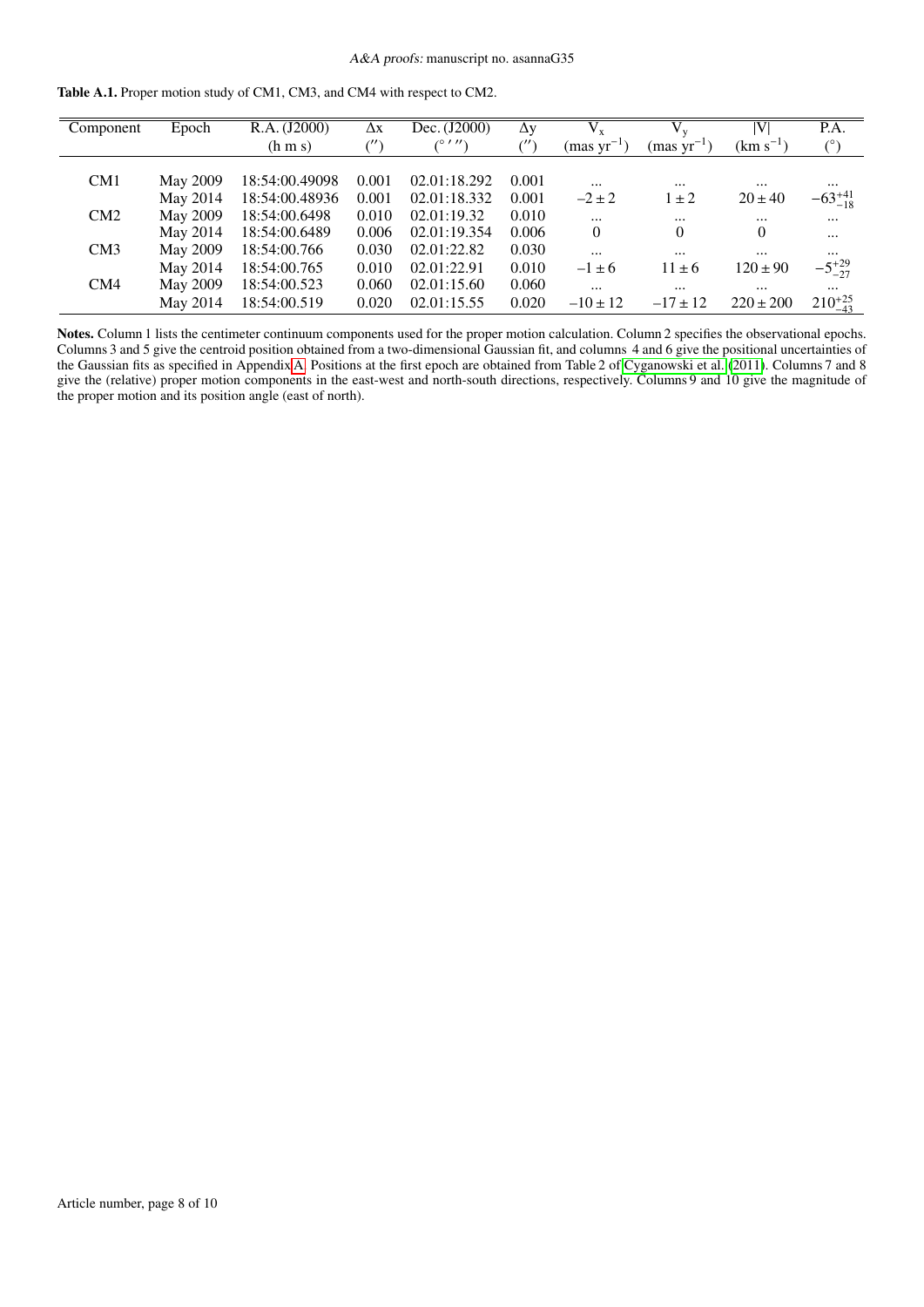<span id="page-8-1"></span>Table 1. Summary of VLA observations towards G035.02+0.35 (code 14A-133).

| Band | $v_{\text{center}}$ | BW    | Array | <b>HPBW</b>             | RMS noise            |
|------|---------------------|-------|-------|-------------------------|----------------------|
|      | (GHz)               | (GHz) |       | $^{\prime\prime\prime}$ | $(\mu Jy beam^{-1})$ |
| C    | 6.0                 | 4.0   |       | 0.338                   | 9.0                  |
| Кu   | 15.0                | 6.0   |       | 0.138                   | 9.0                  |
| K    | 22.2                | 80    | в     | 0.308                   | 90                   |

Notes. Columns 1, 2, and 3: radio band, central frequency of the observations, and receiver bandwidth used. Columns 4 and 5: array configuration and synthesized beam size of the observations. Column 6: actual rms noise of the maps. Observations were conducted on 2014 March 12 (Ku band), May 12 (C band), and on 2015 February 14 (K band). Further details can be found in Paper I.



<span id="page-8-0"></span>Fig. 3. Radio continuum map (left) and spectral index analysis (right) of component CM8, which is located to the NE of CM2, at a projected distance of 38'86. Same symbols and labels as in Fig. [1.](#page-1-0) The spectral index of CM8 was computed with a linear regression fit between the C and Ku bands only: at K band we provide an upper limit of 5  $\sigma$ Ku bands only; at K band we provide an upper limit of  $5\sigma$ .